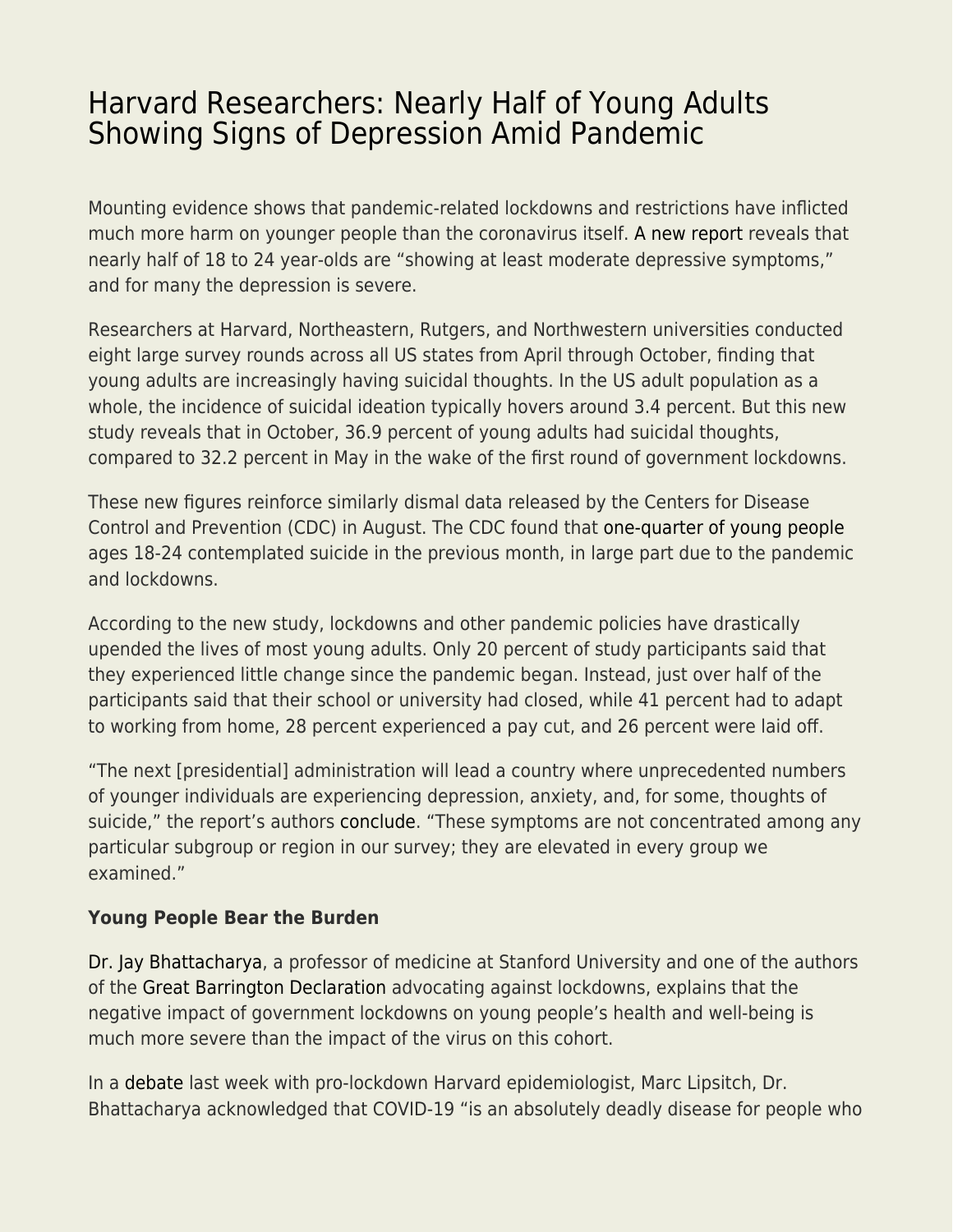are older and for people who have certain chronic conditions." He [explained](https://www.bmj.com/content/371/bmj.m4263) that there is a 95 percent COVID-19 survival rate for people 70 and older, while for people who are under 70, there is currently a 99.95 percent survival rate.

"For children," said Dr. Bhattacharya in the debate, "the flu is worse. We've had more flu deaths of children this year than Covid deaths."

Given the disproportionate impact of COVID-19 on older people and those with certain chronic conditions, Dr. Bhattacharya and his Great Barrington Declaration [co-authors](https://www.wsj.com/articles/epidemiologists-stray-from-the-covid-herd-11603477330) argue for a "Focused Protection" approach that would shield the most vulnerable in society while allowing younger, healthy people to go about their lives and help to build population immunity.

"Lockdowns have absolutely catastrophic effects on physical and mental health of populations both domestically and internationally," Dr. Bhattacharya said during the debate. "For people who are under 60 or 50 the lockdown harms—again mentally and physically—are worse than COVID."

With more US states and countries now imposing [new lockdowns](https://fee.org/articles/why-andrew-cuomo-s-latest-new-york-covid-restrictions-make-zero-sense/) in response to rising COVID-19 cases, the mental health of young people is likely to further deteriorate. Already disconnected from many of their peers with work, school, and college shutdowns, these young people must now contend with new 10:00 pm curfews and 10-person gathering limits in [some areas,](https://www.wsj.com/articles/as-covid-surges-to-new-levels-across-u-s-states-impose-flurry-of-measures-11605199815?mod=hp_lead_pos1) closed restaurants and bars, travel restrictions, and [socially distanced](https://www.seattletimes.com/explore/at-home/virtual-thanksgiving-how-to-mix-zoom-with-turkey-this-year/) [holidays.](https://www.seattletimes.com/explore/at-home/virtual-thanksgiving-how-to-mix-zoom-with-turkey-this-year/)

Meanwhile, college students are being shamed by administrators for [celebrating](https://www.nytimes.com/2020/11/09/sports/ncaafootball/notre-dame-fans-clemson.html) their football team's win or [snitched on](https://www.orlandosentinel.com/coronavirus/os-ne-pandemic-partying-some-students-party-others-turn-them-in-20201022-3f2py2id2jfp5ogeqczfvwax5q-story.html) by peers for socializing. It's not surprising that young adults are feeling increasingly anxious and depressed.

As Dr. Bhattacharya [said](https://www.aier.org/article/a-sensible-and-compassionate-anti-covid-strategy/) in remarks last month: "In effect, what we've been doing is requiring young people to bear the burden of controlling a disease from which they face little to no risk. This is entirely backward from the right approach."

## **Unintended Consequences of Lockdowns**

Many of those advocating an end to lockdowns recognize their unintended consequences and the harm they cause to individuals and groups that may match or exceed the harm caused by the virus itself. Declining mental health due to lockdowns, isolation, and economic displacement is one unintended consequence of these policies, but there are others as well.

For example, the World Bank [reported](https://www.worldbank.org/en/news/press-release/2020/10/07/covid-19-to-add-as-many-as-150-million-extreme-poor-by-2021) in October that 150 million people are expected to be thrust into extreme poverty by 2021 as a result of the pandemic response, which would